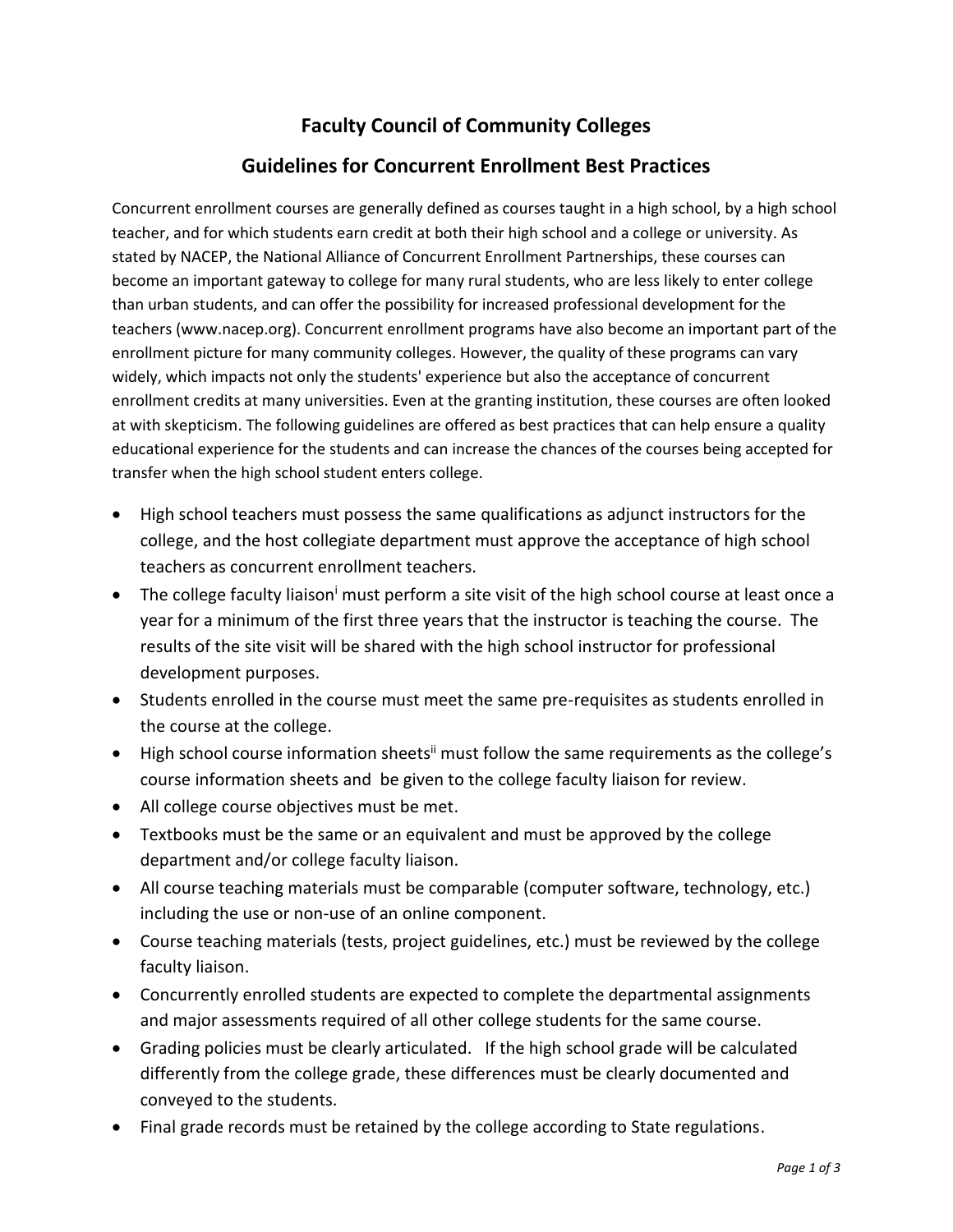- A Concurrent Enrollment officer must be designated as the point person for college liaisons, high school teachers, high school counselors, and parents. All should be well informed of policies and procedures and general information regarding concurrent enrollment.
- Professional development activities should be offered to the high school teachers

The following guidelines from the Middle States *Standards for Accreditation and Standards of Affiliation (Thirteenth Edition)* are applied to all concurrent enrollment programs:

## **Reference Middle States Standard III:**

Design and Delivery of the Student Learning Experience:

An institution provides students with learning experiences that are characterized by rigor and coherence at all program, certificate, and degree levels, regardless of instructional modality. All learning experiences, regardless of modality, program pace/schedule, level, and setting are consistent with higher education expectations. Criteria

An accredited institution possesses and demonstrates the following attributes or activities:

1. Certificate, undergraduate, graduate, and/or professional programs leading to a or other recognized higher education credential, of a length appropriate to the objectives of the degree or other credential, designed to foster a coherent student learning experience and to promote synthesis of learning;

2. Student learning experiences that are designed, delivered, and assessed by faculty (full-time or part-time) and/or other appropriate professionals who are:

**a**. Rigorous and effective in teaching, assessment of student learning, scholarly inquiry, and service, as appropriate to the institution's mission, goals, and policies;

**b.** Qualified for the positions they hold and the work they do;

**c**. Sufficient in number;

**d.** Provided with and utilize sufficient opportunities, resources, and support for professional growth and innovation;

**e.** Reviewed regularly and equitably based on written, disseminated, clear, and fair criteria, expectations, policies, and procedures;

3. Academic programs of study that are clearly and accurately described in official publications of the institution in a way that students are able to understand and follow degree and program requirements and expected time to completion;